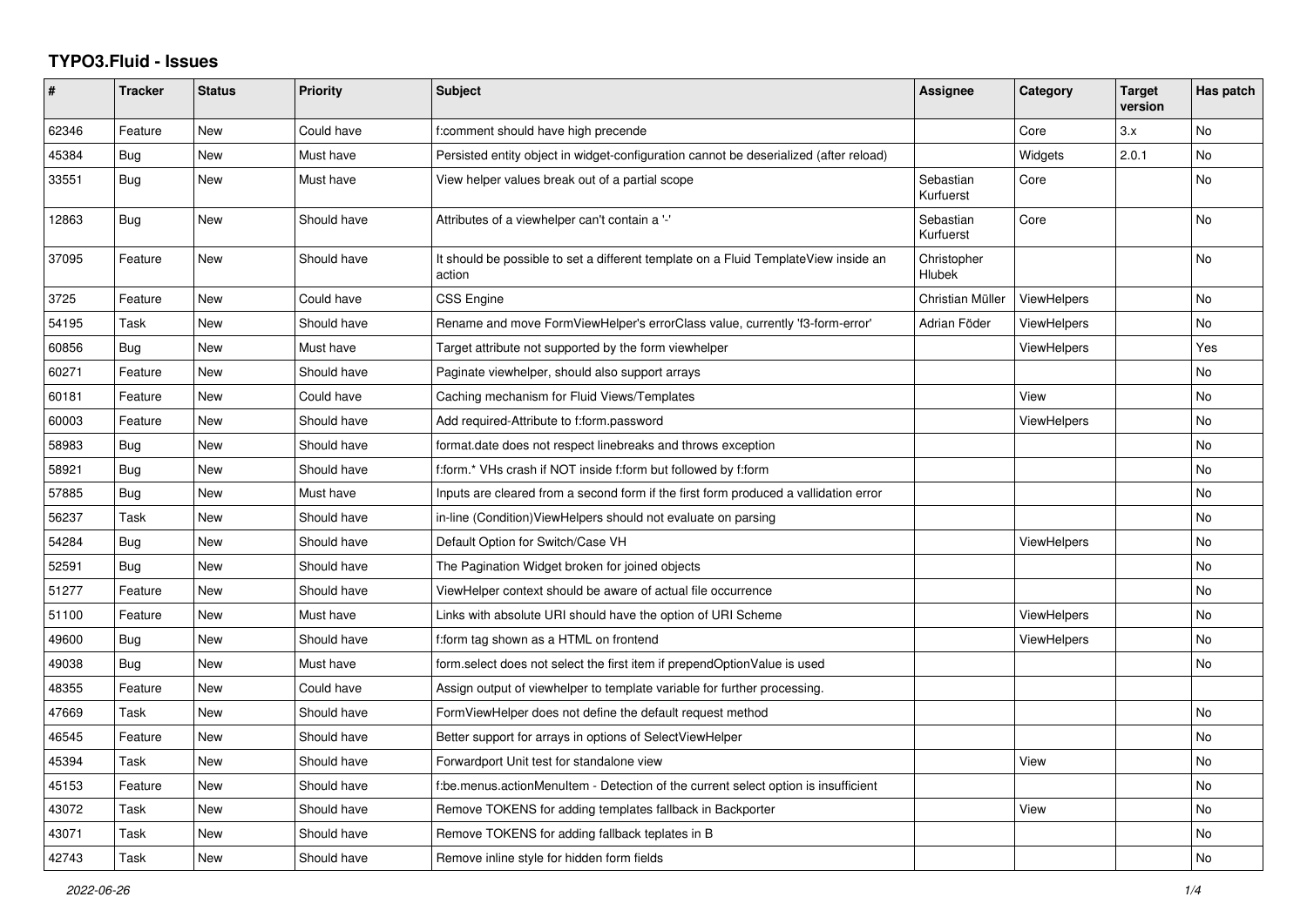| $\pmb{\#}$ | <b>Tracker</b> | <b>Status</b> | <b>Priority</b>      | <b>Subject</b>                                                                                              | <b>Assignee</b> | Category           | <b>Target</b><br>version | Has patch |
|------------|----------------|---------------|----------------------|-------------------------------------------------------------------------------------------------------------|-----------------|--------------------|--------------------------|-----------|
| 42397      | Feature        | <b>New</b>    | Should have          | Missing viewhelper for general links                                                                        |                 |                    |                          | <b>No</b> |
| 40081      | Feature        | New           | Should have          | Allow assigned variables as keys in arrays                                                                  |                 |                    |                          | No        |
| 40064      | Bug            | New           | Must have            | Multiselect is not getting persisted                                                                        |                 | <b>ViewHelpers</b> |                          | <b>No</b> |
| 39990      | Bug            | New           | Should have          | Same form twice in one template: hidden fields for empty values are only rendered<br>once                   |                 | Core               |                          | No        |
| 39936      | Feature        | New           | Should have          | registerTagAttribute should handle default values                                                           |                 | ViewHelpers        |                          | No        |
| 38369      | Bug            | New           | Must have            | Resource ViewHelpers should not fall back to request package                                                |                 | View               |                          | No        |
| 38130      | Feature        | New           | Should have          | Checkboxes and multiple select fields should have an assignable default value                               |                 |                    |                          | No        |
| 37619      | Bug            | New           | Should have          | Fatal Error when using variable in name attribute of Section ViewHelper                                     |                 | ViewHelpers        |                          | No        |
| 36655      | Bug            | New           | Should have          | <b>Pagination Links</b>                                                                                     |                 | Widgets            |                          | No        |
| 36559      | Feature        | <b>New</b>    | Could have           | New widget progress bar                                                                                     |                 |                    |                          | Yes       |
| 36410      | Feature        | New           | Should have          | Allow templates to send arguments back to layout                                                            |                 | ViewHelpers        |                          | No        |
| 34309      | Task           | New           | Could have           | Unknown ViewHelpers cause exception - should be handled more graceful                                       |                 | ViewHelpers        |                          | No        |
| 33215      | Feature        | New           | Should have          | RFC: Dynamic values in ObjectAccess paths                                                                   |                 |                    |                          | No        |
| 32035      | Task           | New           | Should have          | Improve fluid error messages                                                                                |                 | Core               |                          | Yes       |
| 31955      | Feature        | New           | Should have          | f:uri.widget                                                                                                |                 | Widgets            |                          | No        |
| 30937      | Bug            | New           | Should have          | CropViewHelper stringToTruncate can't be supplied so it can't be easily extended                            |                 | ViewHelpers        |                          | Yes       |
| 30555      | Feature        | New           | Could have           | Make TagBuilder more extensible                                                                             |                 | Core               |                          | No        |
| 28554      | Bug            | New           | Should have          | (v4) implement feature flag to disable caching                                                              |                 |                    |                          | No        |
| 28553      | Bug            | New           | Should have          | improve XHProf test setup                                                                                   |                 |                    |                          | No        |
| 28552      | Bug            | New           | Should have          | (v5) write ViewHelper test for compiled run; adjust functional test to do two passes<br>(uncached & cached) |                 |                    |                          | No        |
| 28550      | Bug            | New           | Should have          | (v4) make widgets cacheable, i.e. not implement childnodeaccess interface                                   |                 |                    |                          | No        |
| 28549      | Bug            | New           | Should have          | make widgets cacheable, i.e. not implement childnodeaccess interface                                        |                 |                    |                          | <b>No</b> |
| 27607      | <b>Bug</b>     | New           | Must have            | Make Fluid comparisons work when first element is STRING, second is NULL.                                   |                 | Core               |                          | No        |
| 26664      | Task           | New           | Won't have this time | Clean up Form ViewHelpers                                                                                   |                 | ViewHelpers        |                          | No        |
| 26658      | Task           | New           | Won't have this time | Make Form ViewHelpers consistent                                                                            |                 | ViewHelpers        |                          | No        |
| 13045      | Bug            | New           | Should have          | Entity decode of strings are different between if-conditions and output of variable                         |                 |                    |                          |           |
| 10911      | Task           | New           | Should have          | Tx_Fluid_ViewHelpers_Form_AbstractFormViewHelper->renderHiddenIdentityField<br>should be more reliable      |                 | ViewHelpers        |                          | No        |
| 10472      | Feature        | New           | Could have           | Fluid Standalone distribution                                                                               |                 | Core               |                          | No        |
| 9950       | Task           | New           | Should have          | Binding to nested arrays impossible for form-elements                                                       |                 | ViewHelpers        |                          |           |
| 9514       | Feature        | New           | Should have          | Support explicit Array Arguments for ViewHelpers                                                            |                 |                    |                          |           |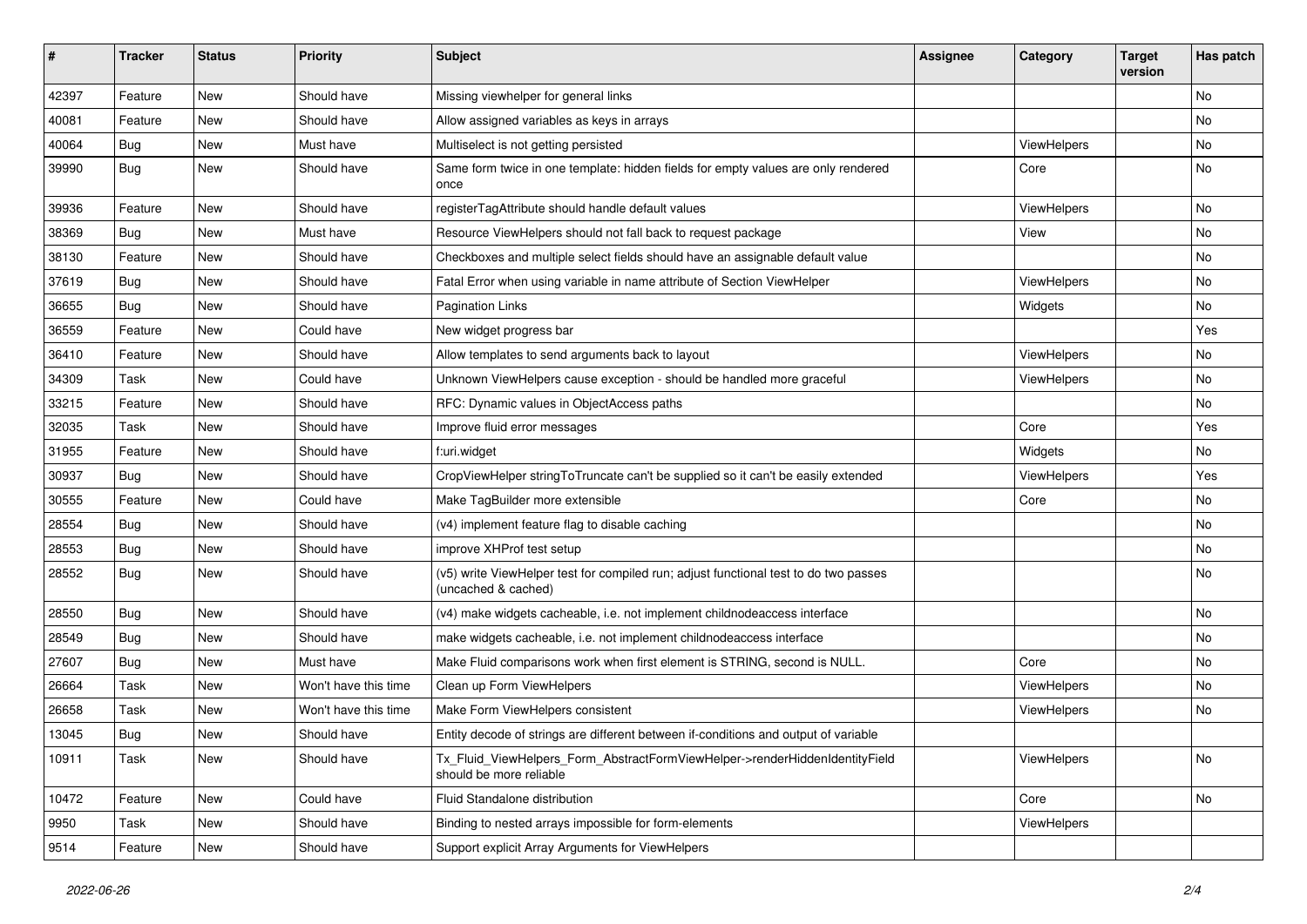| #     | <b>Tracker</b> | <b>Status</b>            | <b>Priority</b> | <b>Subject</b>                                                                  | <b>Assignee</b>                    | Category    | <b>Target</b><br>version | Has patch |
|-------|----------------|--------------------------|-----------------|---------------------------------------------------------------------------------|------------------------------------|-------------|--------------------------|-----------|
| 8648  | Bug            | New                      | Should have     | format.crop ViewHelper should support all features of the crop stdWrap function |                                    | ViewHelpers |                          | No        |
| 7608  | Feature        | New                      | Could have      | Configurable shorthand/object accessor delimiters                               |                                    | Core        |                          | Yes       |
| 4704  | Feature        | New                      | Should have     | Improve parsing exception messages                                              |                                    | Core        |                          |           |
| 3481  | Bug            | New                      | Should have     | Use ViewHelperVariableContainer in PostParseFacet                               |                                    | Core        |                          | No        |
| 1907  | Feature        | New                      | Could have      | Default values for view helpers based on context                                |                                    | Core        |                          |           |
| 52419 | Bug            | New                      | Should have     | Wrong PHPDocs notation for default value inline f:translate viewhelper          |                                    |             | 2.0                      | <b>No</b> |
| 28551 | Bug            | Accepted                 | Should have     | (v4) backport VHTest                                                            | Sebastian<br>Kurfuerst             |             |                          | No        |
| 9005  | Feature        | Accepted                 | Could have      | Fluid Template Analyzer (FTA)                                                   | Sebastian<br>Kurfuerst             |             |                          |           |
| 5933  | Feature        | Accepted                 | Should have     | Optional section rendering                                                      | Sebastian<br>Kurfuerst             | ViewHelpers |                          | No        |
| 46289 | Bug            | Needs<br>Feedback        | Should have     | Enable Escaping Interceptor in XML request format                               |                                    | View        | 2.0.1                    | No        |
| 33394 | Feature        | Needs<br>Feedback        | Should have     | Logical expression parser for BooleanNode                                       | <b>Tobias Liebig</b>               | Core        |                          | <b>No</b> |
| 8491  | Task           | <b>Needs</b><br>Feedback | Should have     | link.action and uri.action differ in absolute argument                          | Karsten<br>Dambekalns              | ViewHelpers |                          | No        |
| 33628 | Bug            | Needs<br>Feedback        | Must have       | Multicheckboxes (multiselect) for Collections don't work                        | Christian Müller                   | ViewHelpers |                          | No        |
| 58862 | <b>Bug</b>     | Needs<br>Feedback        | Should have     | FormViewHelper doesn't accept NULL as value for \$arguments                     | Bastian<br>Waidelich               | ViewHelpers |                          | Yes       |
| 46091 | Task           | Needs<br>Feedback        | Should have     | Show source file name and position on exceptions during parsing                 |                                    |             |                          | No        |
| 45345 | Feature        | Needs<br>Feedback        | Should have     | Easy to use comments for fluid that won't show in output                        |                                    |             |                          |           |
| 8989  | Feature        | Needs<br>Feedback        | Could have      | Search path for fluid template files                                            |                                    | View        |                          | No        |
| 3291  | Feature        | Needs<br>Feedback        | Should have     | Cacheable viewhelpers                                                           |                                    |             |                          | <b>No</b> |
| 36662 | <b>Bug</b>     | Needs<br>Feedback        | Should have     | Checked state isn't always correct when property is collection                  | <b>Kevin Ulrich</b><br>Moschallski | ViewHelpers | 1.1.1                    | No        |
| 43346 | Feature        | Under Review             | Should have     | Allow property mapping configuration via template                               | Karsten<br>Dambekalns              | ViewHelpers | 2.1                      | No        |
| 44234 | <b>Bug</b>     | <b>Under Review</b>      | Should have     | selectViewHelper's sorting does not respect locale collation                    |                                    | ViewHelpers | 2.1                      | No        |
| 52640 | Feature        | <b>Under Review</b>      | Should have     | Create an UnlessViewHelper as opposite to the IfViewHelper                      | Marc Neuhaus                       |             |                          | No        |
| 55008 | Bug            | <b>Under Review</b>      | Should have     | Interceptors should be used in Partials                                         | Christian Müller                   |             |                          | No        |